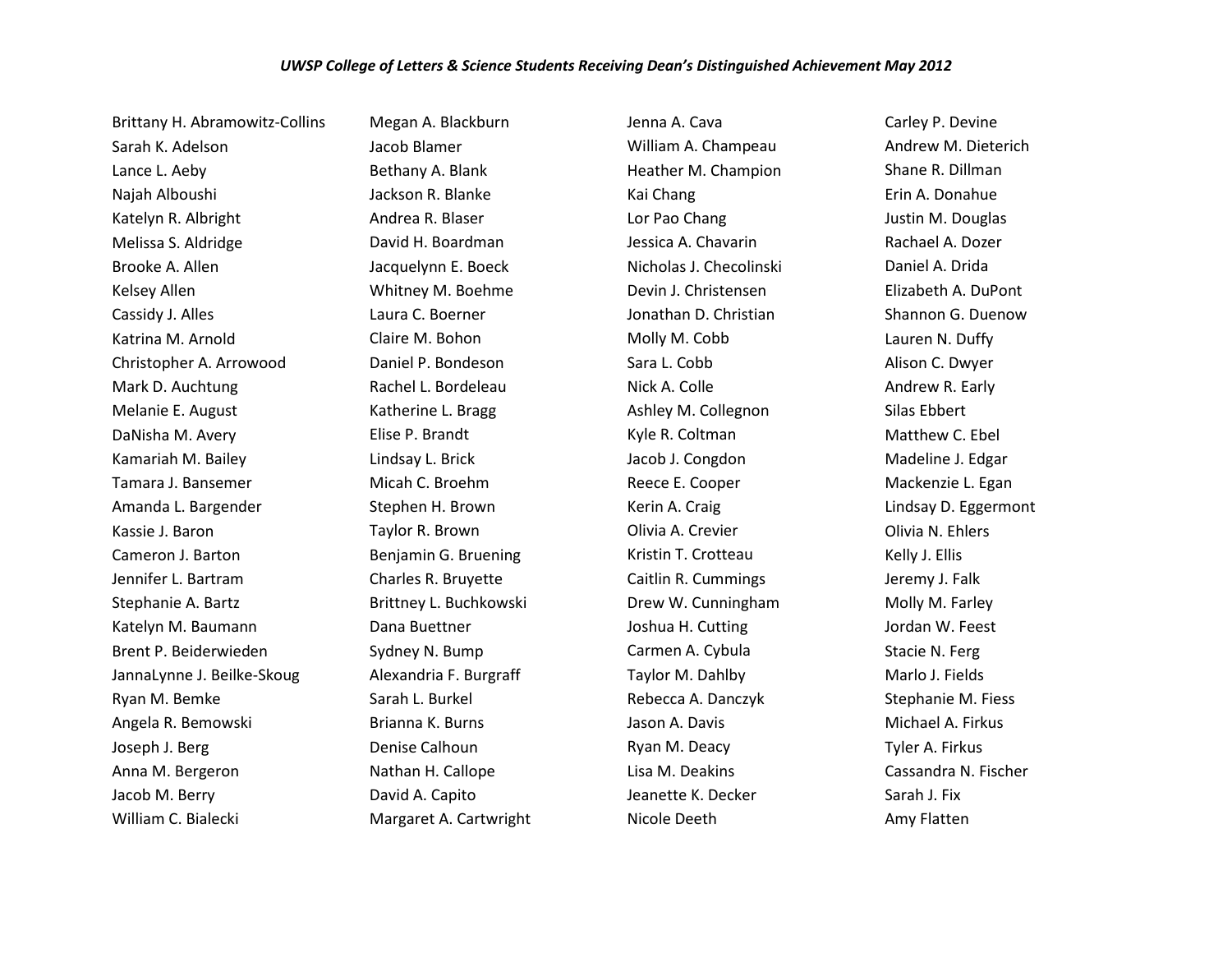Heidi E. Flees Emily E. Fleischauer Samantha R. Fletcher Ashley M. Flogel Andrew P. Fogo Jessica T. Frankulin Rachel L. Franz Joanna E. Frasch Harley R. Fredriksen Matthew M. Frintner Rachel N. Gaetz Benjamin J. Galetka Tessa F. Garr Jessica S. Gaska Amanda M. Gauthier Brooke E. Geiger Eric J. Geisthardt Alexander Y. Genschaw Kyle G. George Joy Gerhards Ruth H. Gervais Sarah A. Gervais Brian T. Gibbs Kim J. Gietman Jonathan Giombi Leslie Gitz Courtney C. Gonnering Lance J. Goodman Gretchen M. Gottsacker Katherine Graebel-Khandakani Lloyd T. Graff Alexandra L. Graun Grant R. Greenwood Nicole M. Greenwood Nicholas G. Gremban Megan Grenlie Laura M. Griglak Nichole K. Guelcher Zachary R. Guilette Nicole M. Haebig Sarah R. Hagedon Brian Hall Scott E. Halperin Hannah E. Haltom Joshua S. Hames Karl S. Hanke Courtney M. Harvey Michelle R. Hayden Taylor G. Haynes Mimo He Amanda M. Heim Scott A. Helgeson Nola A. Heller Austin J. Henderson Michael S. Herman Noel B. Herman Andrew M. Hernandez Silvia Hernandez MaryAnne Hinkle Ryan M. Hinner

Peter J. Hintz Emily E. Hoffmann Claire M. Hogan Jesha A. Holcomb-LaMarche Paige L. Hoppock Anthony X. Horner Carissa M. Howe Yujing Hu Margo E. Hubbard Zachary J. Hudson Tiffany M. Hughes Brittany M. Iczkowski Randall J. Inhoff Maxwell M. Irons Ryan M. Iverson Amanda R. Jakups Sarena A. Jensen Tyler N. Jensen Leigh T. Jentz Jennifer M. Jobke Abigail H. Johnson Callie J. Johnson Kayla N. Johnson Kirsten L. Johnson Kyle P. Johnson Richard A. Johnson Benjamin Joutras Kelly M. Kading Anne E. Kamstra Amber B. Karweick

Peter A. Kastenholz Nicholas D. Kearney Heather L. Kelly Brooklyn A. Kemp Sylvia K. Kies Kim M. Kiesner Alyssa A. Kiesow Ashley E. Kiesow Amanda F. Kilponen Warren W. Kinnick Timothy P. Klabunde Emmi Klarer Michael D. Klein Kaylin M. Kleinhans Olivia M. Klinkhammer Paige N. Kluz Ellyn P. Knapp Samuel P. Knapp Justin M. Knight Cassidy G. Kohlhagen Erika L. Kolacki Lydia N. Kolbeck Lindsey C. Korst David M. Kratz Stephanie L. Krause Felicia M. Krejci Triton J. Krizenesky Sara E. Krohn Mackenzy A. Kuhlmann Samantha D. Kulinski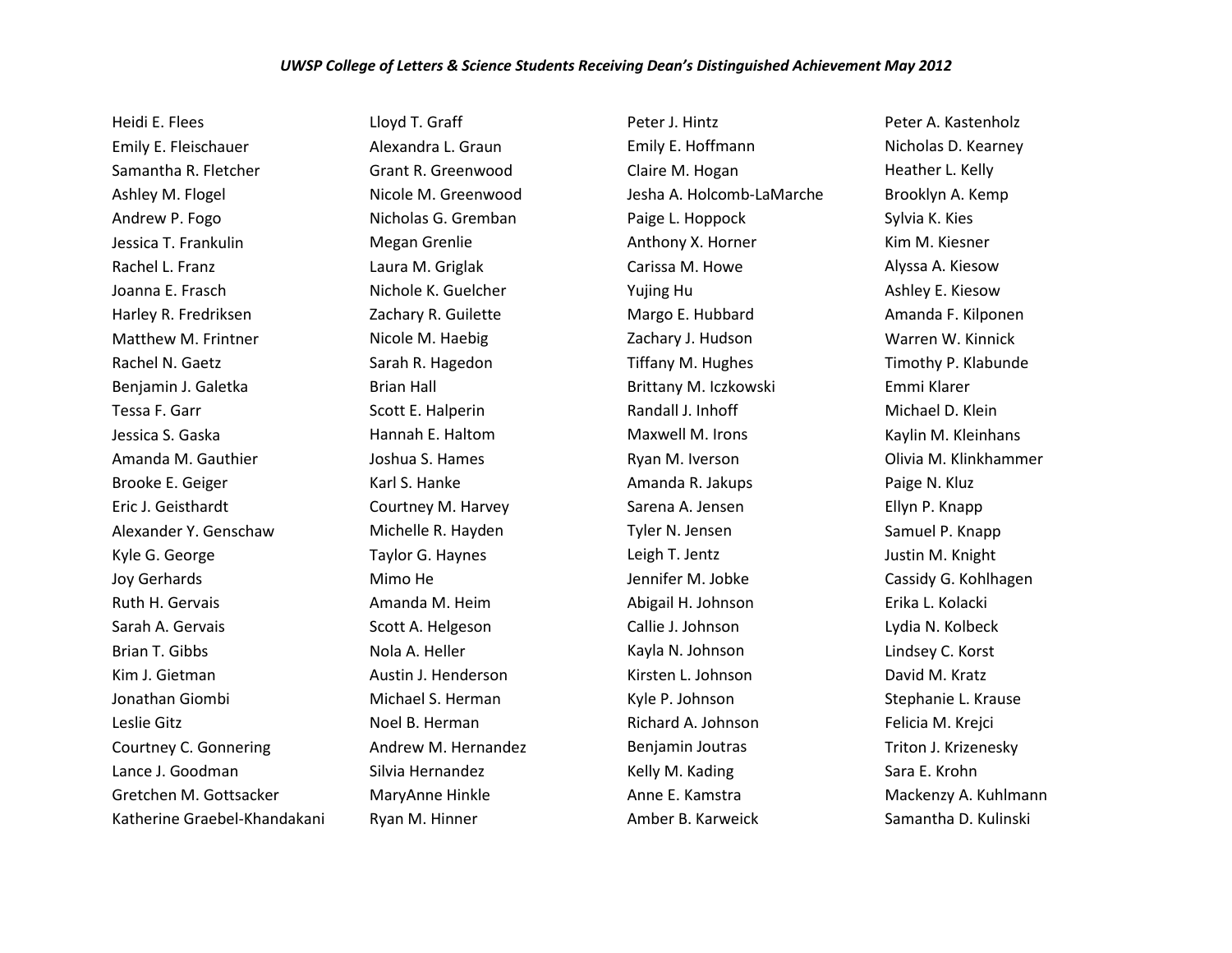## *UWSP College of Letters & Science Students Receiving Dean's Distinguished Achievement May 2012*

Sarah J. Kunst Sarah D. Kyes Brittney E. LaFond Simone A. LaMarche Crystal N. Laabs Jacinta L. Landeros Valerie J. Landowski Axel J. Larsen Benjamin P. Larsen Jacob A. Lauer Carla R. Laverenz Kelly C. Layde Alanna M. LeClair Kyle K. Leaf Danielle N. Lee Arin E. Lemke John S. Lenz Jinzhi Li Renee B. Liebe Jessica M. Lila Jamie R. Linberg Caitlin M. Lindsay Ben J. Lofgren Kaitlyn R. Long Yia Lor Gloria M. Lorenz Lauren C. Lukes Kellen J. Lund Anna M. Lutz Alexandra E. Mabie

Nicole A. Mackie Sarah M. Magnuson Ashley M. Majewski Nyssa Maki Richard A. Manthe Jenay E. Manydeeds Jarrett J. Mapes Katherine A. Marichal Candace L. Martin Joseph W. Marx Rachel R. Maslakow Michael E. Mathias Cassie A. Matthys Jason R. Mayer Hilary C. McCants Benjamin T. McDowell Dylan T. McHugh Benjamin J. Meadows Zachary A. Meadows Melissa A. Mehre Anthony L. Meier Matthew J. Meis Scott A. Merk Melody Metz Amber M. Meulemans Bethany M. Meyer Katie N. Meyer Nick M. Michalske Emily R. Mitchen Michael P. Moore

Scott J. Morin Ka Bao Moua Elizabeth A. Moyle Joanna Mueller Kelley L. Muench Peter T. Munck Daniel R. Nadeau Christopher D. Navarro Samuel M. Nehls Marcus C. Neinfeldt Brady A. Nelson Rodney E. Nelson Kendra O. Ness Adam F. Neve Eileen E. Newsome Andrea L. Noll Sarah M. Nordbeck Ariel M. Novak Joseph R. Nowinski Maille A. ONeil Laura E. Oates Spencer T. Oberstadt Seth M. Odegard Samual M. Odin Nicole A. Orlando Victoria C. Pagel Kelly M. Pardy Shayna R. Parson Morgan K. Pearson Erik C. Penniston

David A. Peterson Gretchen L. Peterson Michael S. Pfahning Kirsten Pfotenhauer Nicholas R. Pilsner Lyudmyla Gennadievna Pirog JennyRae Piton Randy M. Ploeckelman Mallory B. Polivka Joel J. Porter Jocelyn R. Possley Breanna L. Post Jennifer M. Potts Matthew J. Pritzl Alexander S. Purdy Ethan H. Purkapile Beth M. Rades Emma L. Radosevich Angelica M. Ransom Jaydeep J. Raval Lily M. Rawson Eric A. Reed Kaitlin A. Reim Courtney R. Reinwand Ashley C. Remington Jordan C. Rennicke Rebekah M. Rennicke Bethany A. Reque Stephanie A. Rettenmeier Jordan R. Rhode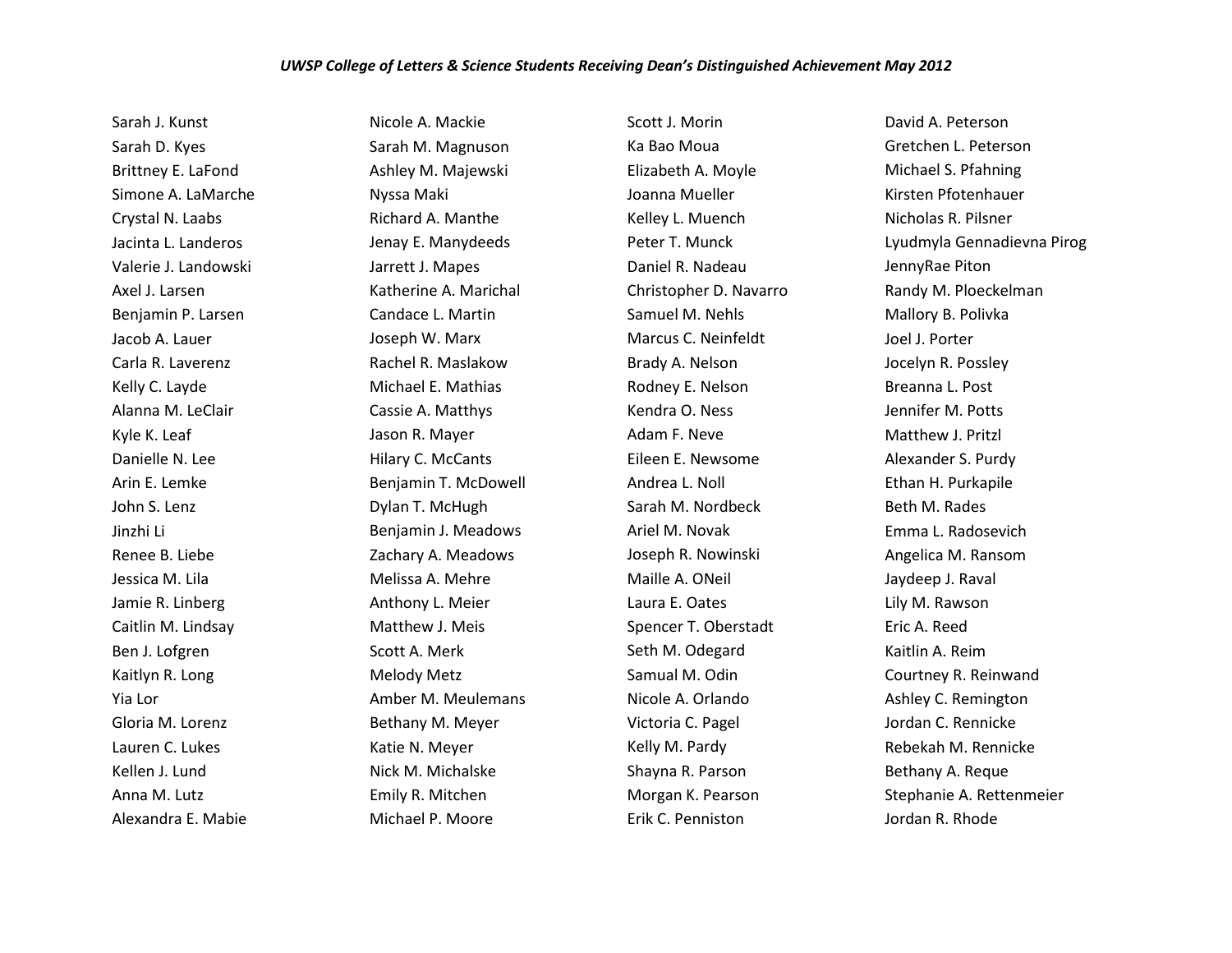## *UWSP College of Letters & Science Students Receiving Dean's Distinguished Achievement May 2012*

Ashley R. Rice Alecia B. Richards Jacob T. Richter Brock A. Roberts Alex W. Rodgers Paige E. Roland Makenzie M. Ronk Andrew R. Rosik Korey K. Rottscheit Matthew J. Rucker Amanda H. Ruhoff Lori A. Rusch Matthew J. Rush Timothy J. Rushmer Ryan M. Rutledge Caleb F. Sanford Clorissa N. Santiago Nicole K. Scharschmidt Sayaka Schatzke Nicole M. Schaub Ryan Schenkel Megan A. Schill Allison B. Schjoth Samuel R. Schlaak Morgan K. Schmelter Andrea J. Schneider Courtney R. Schneider Sonia M. Schneider Christopher E. Schneiderwent Olivia S. Schrage

Eric A. Schreiber David S. Schreiner Justin W. Schroepfer Jared S. Schuff Cassandra J. Schultz Kyle P. Schultz Carly E. Schulz Dominic J. Schumerth James M. Scott Cortney M. Sebolt Jerad A. Servais Hans L. Severson Kimberly A. Shankland Ambud Sharma Jenia Shaske Brent J. Sherry Yuta Shibazaki Emily N. Showers Aldis P. Siltumens Paige M. Smola Elizabeth A. Sommer Jared W. Sorenson Casey L. South Ryan J. Specht Erin Spitzer Amy L. Springer Kayla L. Staniszewski Megan R. Stebane Lisa K. Steber-Lemanski Emily A. Stellick

Sara E. Stigen Cody M. Stoflet Kelly E. Stolpa Kyle P. Stoltz Shannon E. Stover Jordan E. Straight Adam P. Stresing Jedidiah M. Strobel Zachary J. Strohl Bradley Stroik David Strong Danielle E. Strysick Emily K. Strzyzewski Kayla J. Stuebbe Stefan Stults Kelli M. Sutherland Rebecca J. Sutherland Rebecca J. Swan Erica E. Swenson Stephanie J. Tank Stella A. Taylor Matthew E. Teresinski Brittany L. Terzinski Sara A. Tessmer Jonathan S. Tetzlaff Dorchee Thao Breanna M. Thompson Hannah L. Thompson Erin O. Tousey Abram T. Towle

Nathan C. Towle Cameron A. Trotter Jon S. Trzebiatowski Jessica W. Tuschen Andrew J. VanMeter Laurie A. VanPutten Mallory J. VanTatenhove Megan L. VandenBosch Tyler D. Vandre Daniel Deryck Vaz Clyde T. Veleker Kaitlyn E. Veverka Amy E. Vida Thomas A. Vieweger Katrina M. Vorpagel Miranda M. Voss Marissa L. Vrieze Andrea R. Wagner Brittany C. Waite Brooke A. Walsh Nicholas A. Walters Ashley Walton Tyler R. Warner Allison L. Warnke Penny M. Warren Ben P. Wasleske Brittany C. Wecker Kyle A. Wegner Catherine M. Weinhold Jesse M. Wellens